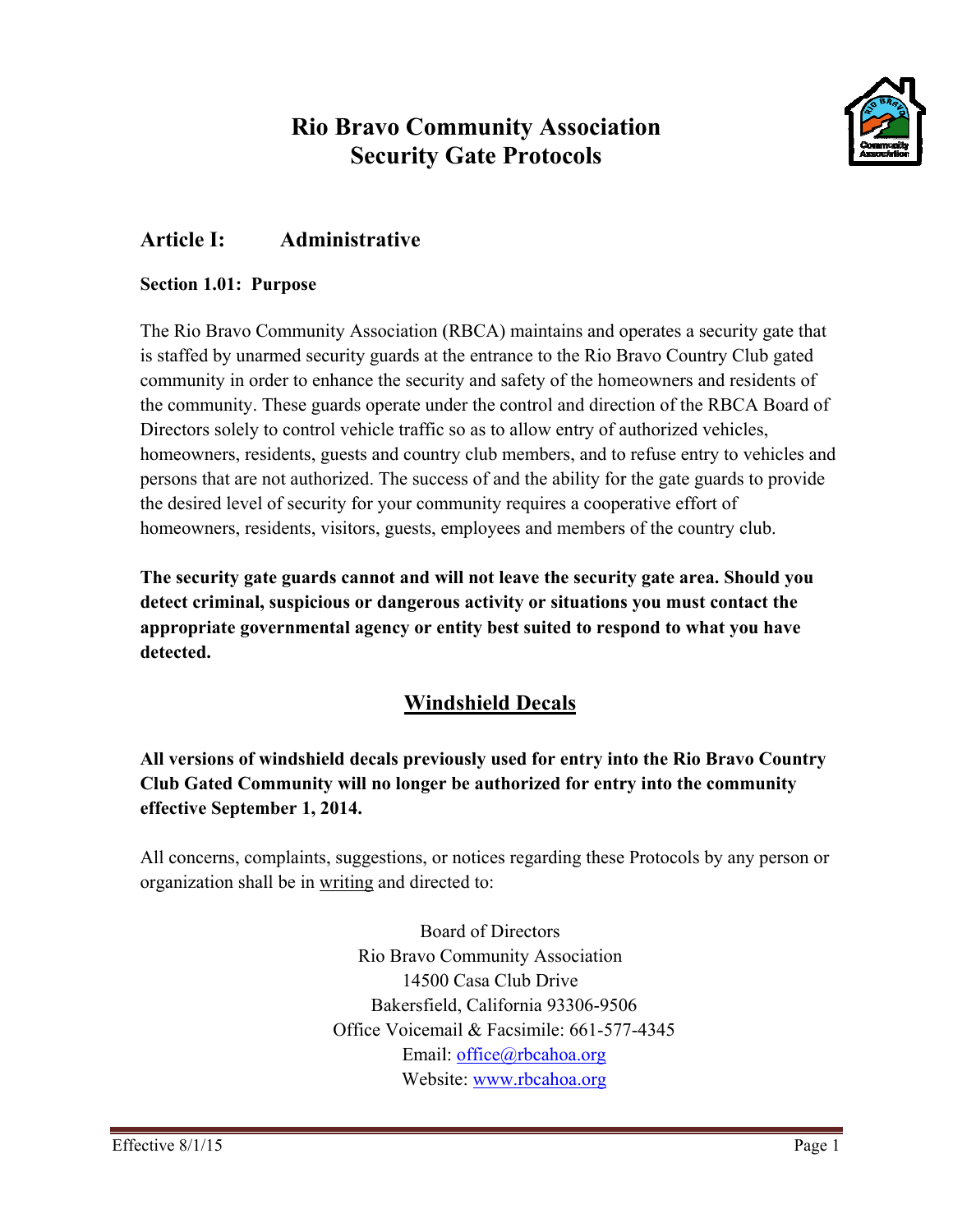### Section 1.02: **Protocol Revisions**



The Security Gate Protocols is a living document requiring updating as necessary and the only recognized revisions are those adopted by the RBCA Board of Directors. Changes to security gate procedures, technology and needs of RBCA will occasionally require revisions to the Protocols. The Security Gate Protocols along with other information for resident's use will be located at www.rbcahoa.org/security.html.

# **Section 1.03: Definitions**

**RBCA:** Shall mean the Rio Bravo Community Association.

Rio Bravo Country Club Gated Community: Shall mean all the annexed or non-annexed homeowner associations or other entities that represent owners within the boundaries of the gated private community accessible from the security gate.

Person: Any individual, legal entity, or association, or anyone acting on its behalf who enters or attempts to enter, whether authorized or unauthorized, is subject to these Protocols.

**Member:** Any active member and authorized additional members under a membership at Rio Bravo Country Club including a social membership.

A visitor is a guest of a resident, member, or the Club. Club Visitors can be guest Visitor: for the purposes of special functions, such as golfing and wedding events, but not limited to.

Resident: Any current and verifiable resident or owner of real property within the Rio Bravo Country Club Gated Community maintained in Dwelling Live systems or the records of RBCA.

 $Cl<sub>u</sub>$ <sub>h</sub>: Shall mean the Rio Bravo Country Club.

Shall mean Club employees only. **Emplovee:** 

**Essential Vendor:** Shall mean any Vendor that RBCA pre-authorizes access with a vendor pass, i.e., UPS, FedEx, etc.

**Vendor:** Vendor shall include any party not a Member or Resident that is entering for commercial purposes, such as gardeners, pest control, construction workers, or delivery vehicles.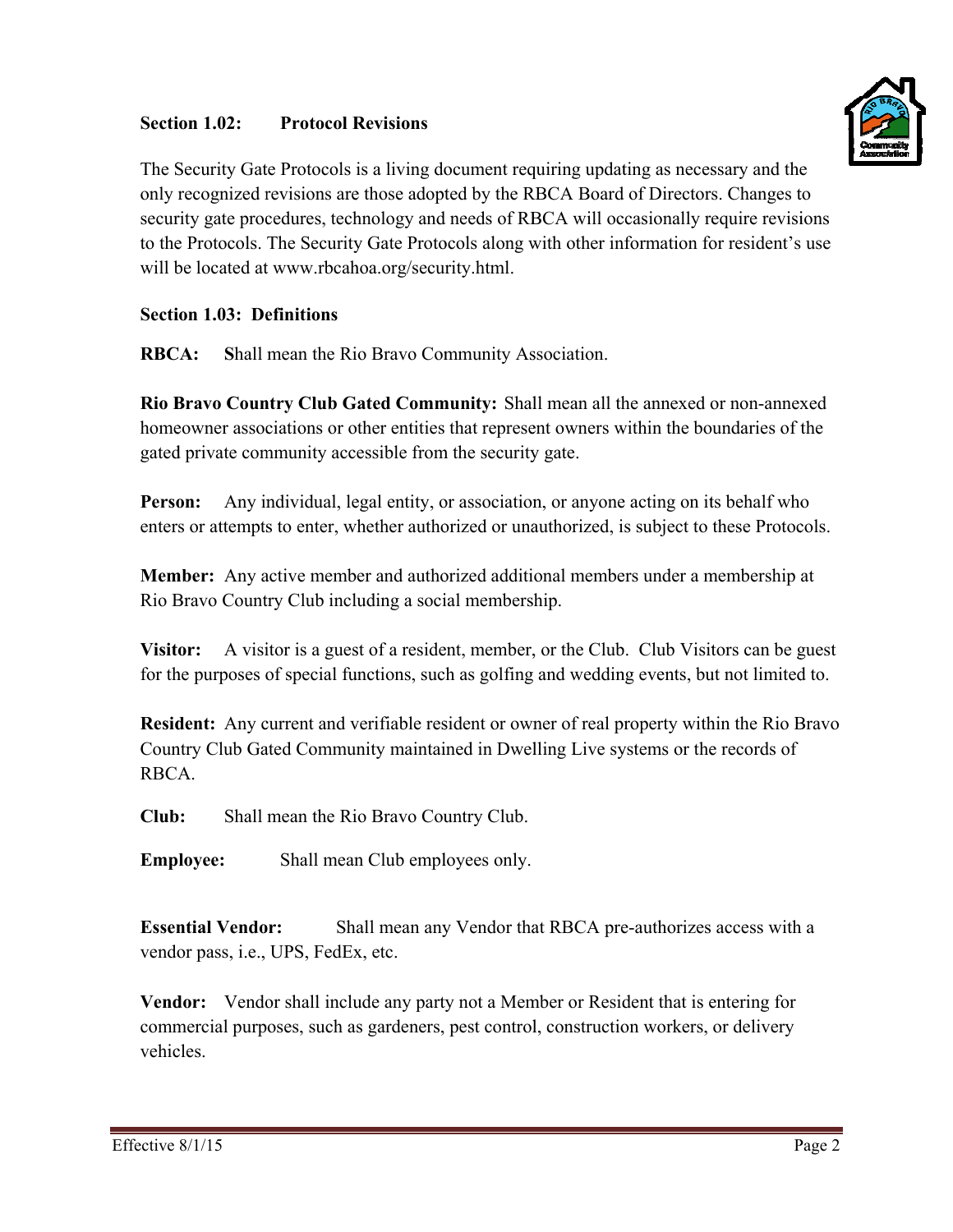

Is an electronic device attached to a vehicle or placard that has been **Transponder:** activated and properly issued by RBCA and communicates with the security gate's transponder entry system. Visit http://www.rbcahoa.org/documents/8-19-12%20RBCA%20Transponder%20Order%20Form%20FILLABLE.pdf to order an RBCA transponder or you can call the security gate at 871-5613. Transponder entry frees up the Security Gate Guards to spend more time screening other vehicles to ensure unauthorized vehicles are not allowed entry into the community.

**Government Agency:** Any person representing the federal, state, county, city, or other governmental body in their official capacity.

Shall mean the 24-hour manned security gate at 14500 Casa Club Drive, **Security Gate:** Bakersfield, California 93306.

**Dwelling Live:** Shall mean the software and database of persons and vehicles authorized to have access to the Rio Bravo Country Club Gated Community and requires the completion of a Resident Data Sheet.

**Resident Data Sheet:** Is a form that must be filled out by residents in order to register for an account in the Dwelling Live system. Visit http://www.rbcahoa.org/security/4-30-13%20RBCA%20Resident%20Data%20Sheet.pdf for the form.

**Resident Entry Pass:** All residents that choose not to equip their vehicle(s) with a transponder will be issued a bar-coded resident entry pass that will be scanned by security gate guards.

## Section 1.04: **Dwelling Live**

RBCA provides 24 hour security at the main gate and uses Dwelling Live for security gate personnel and residents to manage their visitors anytime online at www.rbcahoa.org and selecting the Security Gate Website. Residents and Members can purchase a Transponder to allow quick entry through the Transponder lane without having to wait in the Visitor lane. Transponders are licensed for a fee. Additional information on obtaining a Transponder can be found at www.rbcahoa.org under the Security tab.

# Section 1.05: **Dwelling Live Setup**

After completing and submitting the Resident Data Sheet you will receive a password by email. Visit www.rbcahoa.org and select the Security Gate Website. Enter your e-mail and password. You will then be able to enter and manage your visitors, guests, services, vendors and party/event lists.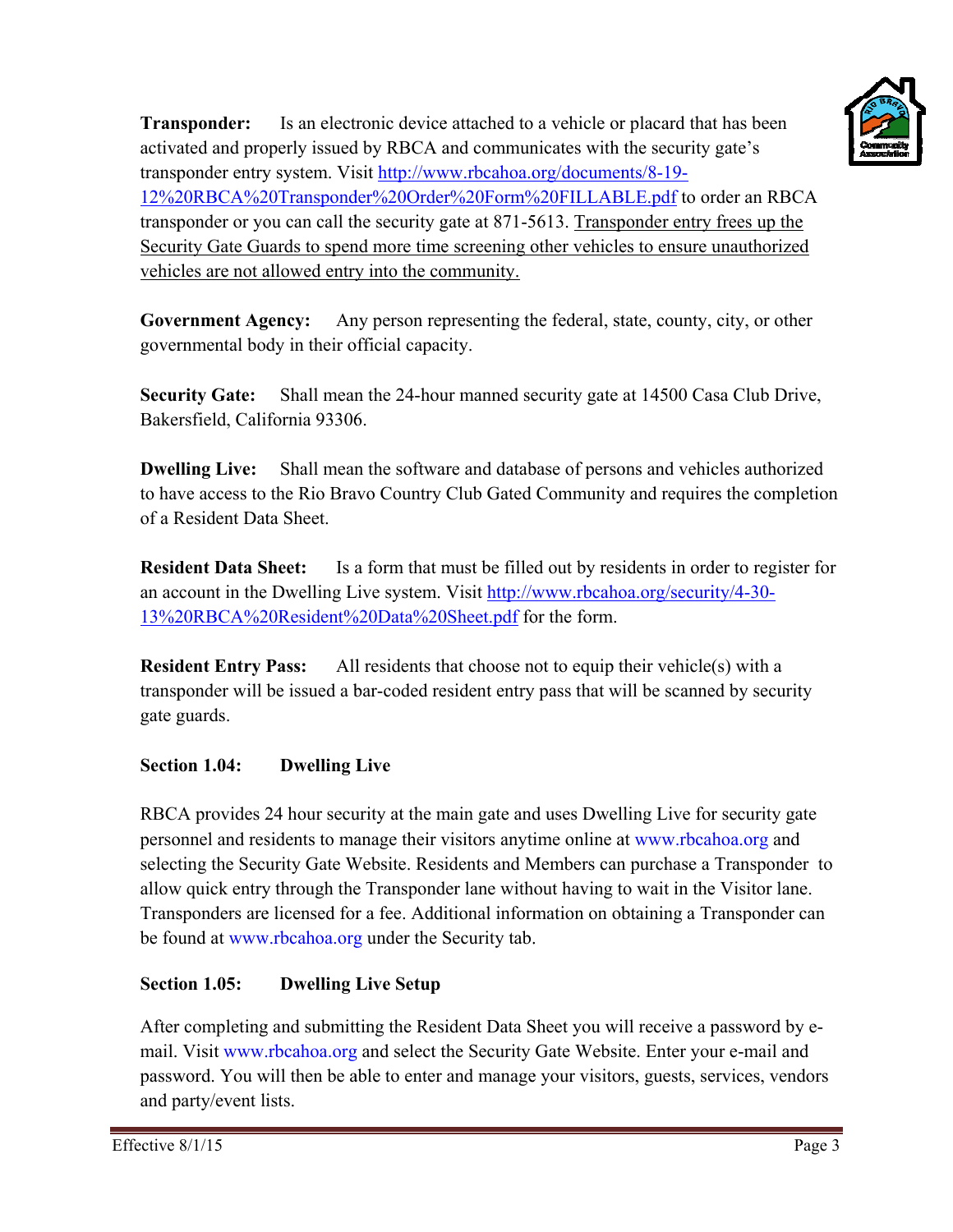## Section 1.06: **Reports**



Security Gate Guards will administer and maintain various logs and other reports available to RBCA through the Dwelling Live system. The purpose of these reports is to assist with the management of the Security Gate in accordance to the instruction of RBCA.

# Section 1.07: **Inspection of Security Records:**

Inspection of security records must be requested by a Resident's homeowners' association and will be subject to a reasonable time for inspection by a director of the respective homeowner's association. Reports to homeowner's associations may be transmitted in abstract without individual owner information. It will be up to the homeowner's association to release security records under its rules to the Resident. Any copies provided will be subject to a fee. All other inspection requests will require a subpoena. If no homeowner's association exists for a Resident then the Resident may inspect the records under the same conditions as if a homeowner's association existed.

### Section 1.08: **Damage Reimbursement**

Any person or the vehicles and equipment owned or under their control that causes any damage to the Security Gate or the Security Gate infrastructure, will be subject to reimbursing RBCA for all costs, including actual damages, interest, and attorney's fees. RBCA may assess a flat minimum penalty fee of \$100.00 or actual damages, whichever is more to prevent future damage and to draw attention to these Protocols. Moreover, any incident that requires an emergency response where RBCA is subject to cost for a response, that event will be subject to an instant assessment of \$100.00 plus all fees associated with that response because of the emergency nature of such activity and to ensure the safety and welfare as best as possible to Owners of RBCA.

#### **Section 1.09: Security Correction Notice**

This form is completed by security gate guards to document incidents or violations of the Security Gate Protocols requiring corrective action by homeowners, residents, members, guests or employees. The notices will be mailed to involved individuals and entities. Such incidents may be a violation of the Rio Bravo Community Association CC&Rs, *i.e.*, unsafe driving, speeding, entering through the exit lane, etc. These violations may result in fines being levied on violators by the RBCA Board of Directors.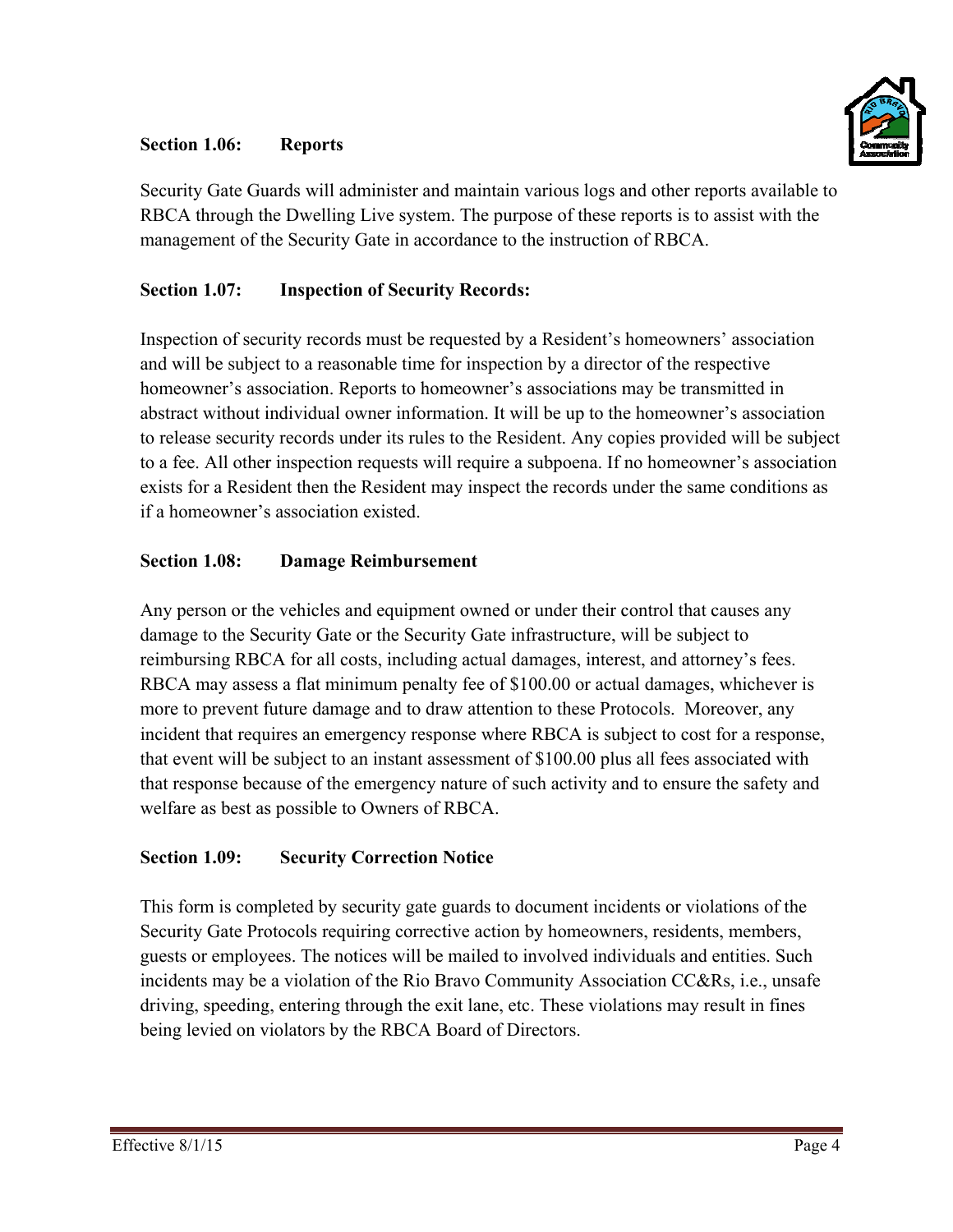

# **Article II: Operational**

#### Section 2.01: **Entry**

The authority to enter the Rio Bravo Country Club Gated Community is either restrictive or non-restrictive. Any person that makes or attempts unauthorized entry into the Rio Bravo Country Club Gated Community or makes entry under false pretenses is subject to criminal and civil prosecution. To ensure the identity of those seeking entry into the community, the Security Gate Guards may scan, view or copy the driver's license, identification card or other form of governmental picture identification of individuals seeking entry.

## Section 2.02: **Non-Restrictive Entry**

Non-restrictive entry is for governmental agencies and essential vendors. Governmental agencies have duties that they must be allowed to fulfill and the Security Gate Guards will not question their entry. Emergency vehicles of any kind will never be given an entry pass. Non-emergency government vehicles will be given an entry pass that is not linked to a specific residence but will identify the driver and the agency. Essential Vendors will be allowed entry but will be given a Vendor pass. Should the employees of a governmental agency or an essential vendor abuse their access to the community then RBCA may complain to the employee's management.

- A. Fire, police, ambulance and governmental agencies will be granted access at any time.
- B. Essential vendors will be allowed entry at any time. They must check in with the gate guards and will be issued a vendor pass. This will include utility companies responding to urgent situations, i.e., gas leaks, power outages, lost phone service, water leaks, etc.

## **Section 2.03: Restrictive Entry**

- A. Residents are allowed entry when using a transponder, a resident entry card or upon residency verification. Residents are not allowed to obtain a resident pass to give to others not living in their home. See sub-section E.
- B. Non-Resident Members will only be allowed entry if they have a transponder or when authorization is validated by a Resident, Member or the Club. Unless the Club provides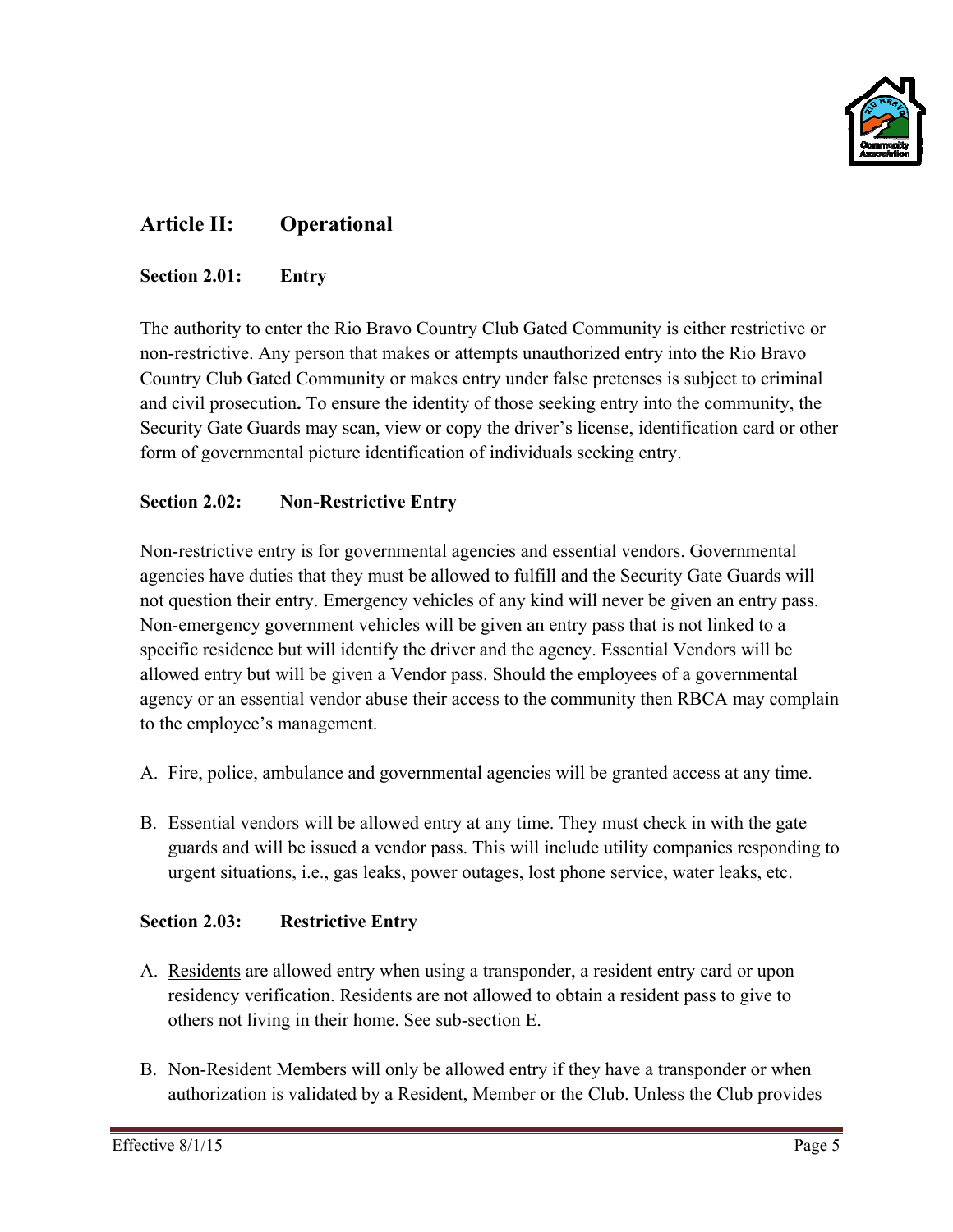

information to the contrary, Non-Resident Member without a transponder will not be permitted entry before 5:30 am or after 9:00 pm or on any days the Country Club is closed, and will be given a gate issued Members pass. Non-Resident Members with a information to the contrary, Non-Resident Member <u>without</u> a transponder will not be<br>permitted entry before 5:30 am or after 9:00 pm or on any days the Country Club is<br>closed, and will be given a gate issued Members pass. through the transponder lane during the time the Club is open as stated above. Non-Resident Members includes those with a Social Membership, however, to purchase a transponder will require them to properly identify themselves with a valid governmental identification that contains a photo of the individual.

- C. Vendors will be allowed when authorization is validated and must prominently display a Vendor's Pass in the lower left portion of the driver's side windshield. Vendors, once permitted access, are subject to random entry validation inspections, which will occur periodically from time to time. Vendor entry is not permitted before 6:00 a.m. or after 6:00 p.m., except for verifiable deliveries. A Vendor may not authorize additional visitors. This will include utility companies responding to routine matters, i.e., installations, disconnections, routine service, etc.
- D. Employees will be allowed entry when they present an employee entry card or until authorization is validated by the Club. Employees are subject to random entry validation inspections, which will occur periodically, from time to time. Employees must surrender their employee pass on demand. Employee entry is restricted to the operating hours of the Club as reflected in the monthly calendar issued by the Club. Unless the Club provides information to the contrary, Employee entry is not permitted before 5:30 a.m. or af fter 9:00 p.m m.
- E. Visitors will only be allowed entry when authorization is validated and must prominently display a Visitor's pass in the lower left portion of the driver's side windshield at all times. Visitors, once permitted access, are subject to random entry validation inspections, which will occur periodically from time to time.
- F. Government Agencies will be allowed entry at all times. Emergency vehicles of any kind will never be given an entry pass. Non-emergency government vehicles will be given an entry pass that is not linked to a specific residence but will identify the driver and the agency. Postal service will have Non-Restrictive Entry while under official capacity from 6:00 a.m. to 6:00 p.m. entry pass that is not linked to a specific residence but will identify the driver and the agency. Postal service will have Non-Restrictive Entry while under official capacity from 6:00 a.m. to 6:00 p.m.<br>G. <u>Real Estate Pr</u>
- They will be treated as Visitors subject to Restrictive Entry. Advanced Entry Authorization may be sought by the Resident for a limited period of time to facilitate Authorization may be sought by the Resident for a limited period of time to facilitate<br>home sales, home viewing or an open house. Homeowners must provide advanced entry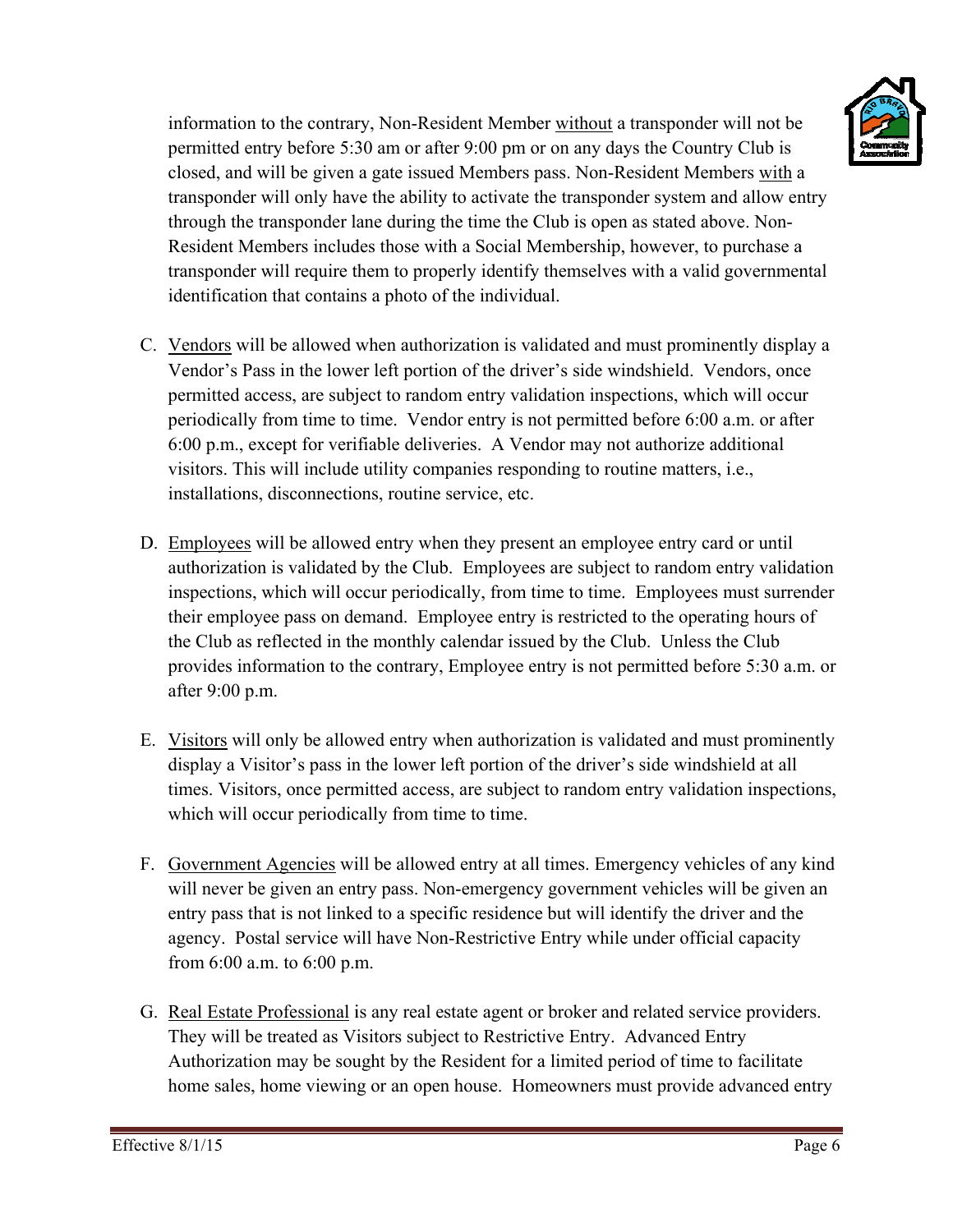

authorization through the gate guards or Dwelling Live. Real Estate Professionals cannot authorize their own Visitors but can communicate to the Security Gate Personnel events, such as Open Houses, to facilitate access to their anticipated Visitors. Prospective buyers will not be allowed entry unless they are accompanied by the Real Estate Professional, the Owner or are authorized by name through Dwelling Live. The only exception is an Open House previously arranged under an Advanced Entry Authorization. Signs or other advertising instruments are not allowed in any RBCA common areas.

- H. Process Servers and Private Investigators must be properly identified and licensed. This does not include employees of the Sheriff's Office Civil Division whom fall under Government Agency. Process Servers and Private Investigators will be allowed entry as a Visitor without notification to any person within the Rio Bravo Country Club Gated Community as required by law. The information gathered from a government issued form of licensing information will include full name, employer's name, process server or private investigator's license number and driver license number, complainant name, law firm name and address, case number, and address sought of person within the Rio Bravo Country Club Gated Community. Private individuals attempting to serve a process will not be allowed entry unless they fall within another authorized category in these Protocols.
- A. Construction Workers are contractors and their employees for construction work being conducted at a residence or within the community. Both the general contractor and the employees of the general contractor and sub contractors must be registered at the Security Gate as Vendors. The general contractor must provide these names in advance of their arrival. Employees of the general contractor or sub-contractors may not authorize their own entry or of others. Bakersfield Municipal Code section 9.22.0500 states that workers will not be allowed to work except from 6:00 am to 9:00 pm on weekdays or from 8:00 am to 9:00 pm on weekends. Construction Workers will be allowed entry after 5:45 am on weekdays and 7:45 am on weekends to allow for their arrival at their work-site.

## Section 2.04: **Security Gate Guard Unavailability**

The Security Gate Guards work at a fixed post for an eight hour shift without relief or replacement. At times they need to use the restroom facilities inside the guard shack. When that occurs they will post a sign advising those in the visitor entry lane of the delay. The Security Gate Guards are not authorized and will not leave the visitor lane gate arm in the open position during this time. The transponder lane will operate normally during this time.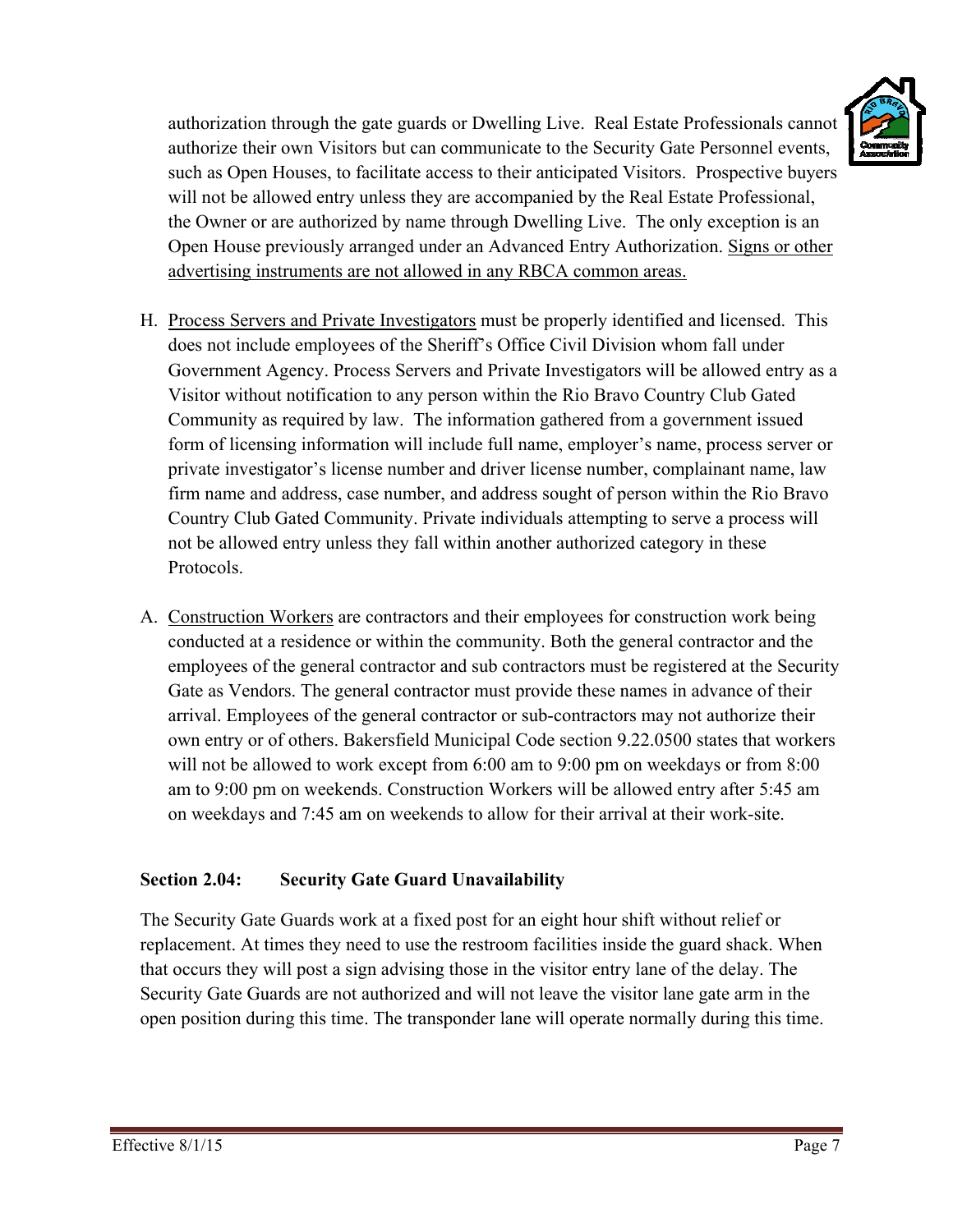### **Secti ion 2.05: Entry Signage**



Any person entering the Rio Bravo Country Club Gated Community must have a proper and current Visitor's Pass, Employee Pass or an active transponder. Any person found to be in non-compliance will be stopped, and if no authorization to enter is validated, that person will not be permitted to enter. If a person has gained access without an appropriate pass, or does not possess an appropriate pass, they will be asked to return to the Security Gate to register according the Protocols.

# **Section 2.06: Advanced Entry Authorization**

Residents and Non-Resident Members are encouraged to register their Visitors in advance of their arrival to minimize congestion at the Security Gate. The preferred manner to register Visitors is through the Dwelling Live system on the internet at www.rbcahoa.org under Security Gate Website. By phone, your Caller ID feature offered by the local phone service provider will help authenticate your call within the Rio Bravo Country Club Gated Community. If your call cannot be identified through Caller ID the security personnel will be required to ascertain your identity. This can be done with a verbal confirmation code listed for your home in the Dwelling Live system. All Visitors will be required to prominently display a Visitor's Pass at all times within the Rio Bravo Country Club Gated Community. In particular, the following will apply:

- A. Residents and the Club can designate a Visitor as Permanent, Temporary or on a Party List in their Dwelling Live account. It is recommended that your Dwelling Live account be reviewed and updated periodically. It is the obligation of a Resident to account be reviewed and updated periodically. It is the obligation of a Resident to<br>immediately make changes to their visitor list in the Dwelling Live account by doing so on-line or by notifying the security gate personnel of those changes.
- B. Members can designate a Visitor through the Club for a special event or to play golf up to two (2) weeks in advance. A Member's Visitor information is subject to validation with the Club at the time of the event or tee time before entry is permitted. The Club will provide tee time information every evening preceding the event date. It is the obligation of a Member to immediately notify the Club of changes to their Visitors to the Club. Members cannot add Visitors to be present in the Rio Bravo Country Club Gated Community unless the Member is also present at the time of the visit.
- C. Visitors of the Club can only be added by the Club for events such as weddings, golf tournaments, or other like events. A Visitor cannot authorize entry of another Visitor.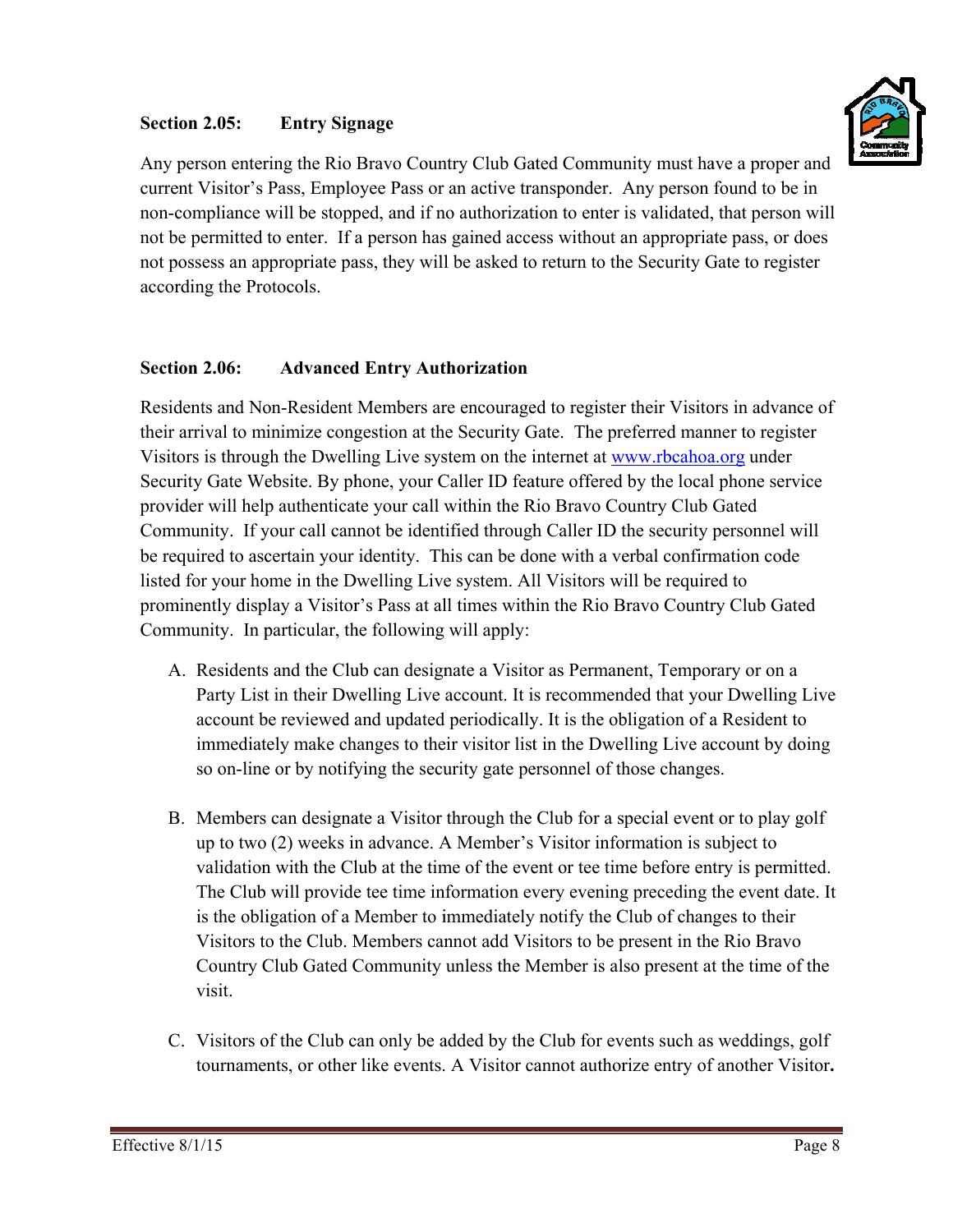

D. Residents holding a large event can either use the Party List tab on the Security Gate website to enter their guests for the event or provide a written list of guests to the Security Gate guards specifying the date and time of the event. Guards are not website to enter their guests for the event or provide a written list of guests to the<br>Security Gate guards specifying the date and time of the event. Guards are not<br>allowed to grant entry to event guests without entry of or on a written list. Absent the entry into a Party list or providing a written guest list the Security Gate Guards will call residents for authorization as outlined in Section 2.06. The Security Gate Guards are not authorized and will not accept a resident's request to allow entry based on a "let anybody in" authorization.

# **Section 2.07: Entry Authorization**

Security Gate Personnel will call Residents, Members, or the Club to validate entry authorization of Visitors as needed or required any time of the day or night. Only one phone call will be made to each of the prioritized contact phone numbers listed in authorization of Visitors as needed or required any time of the day or night. Only <u>one</u><br>phone call will be made to each of the prioritized contact phone numbers listed in<br>Dwelling Live for a Resident or Member. If there i then the Visitor will be turned away. No messages will be left. This is to ensure the visitor lane does not become clogged while excess phone calls are made.

# **Section 2.08: Current Contact Information**

All persons registered or entered into the Dwelling Live system or the records of RBCA are required to provide RBCA with any changes to their contact information in order to have current information to facilitate the orderly, safe, and efficient operation of the Security Gate. Resident information must be provided to RBCA. At times Resident information will be provided by the respective homeowner's association or other responsible party. Member information will be provided by the Club. For faster updating, Residents can update their information directly at www.rbcahoa.org or with the Security Gate Personnel.

# **Section 2.09: Entry Data**

When a Resident or the Club seeks to add a Visitor, or when Security Gate Guards are validating entry, the following information will be obtained:

A. Residents: Full name of Visitor, full name of authorizing Resident, residence address and phone (address and phone may not be requested if already established) and approximate duration of visit;